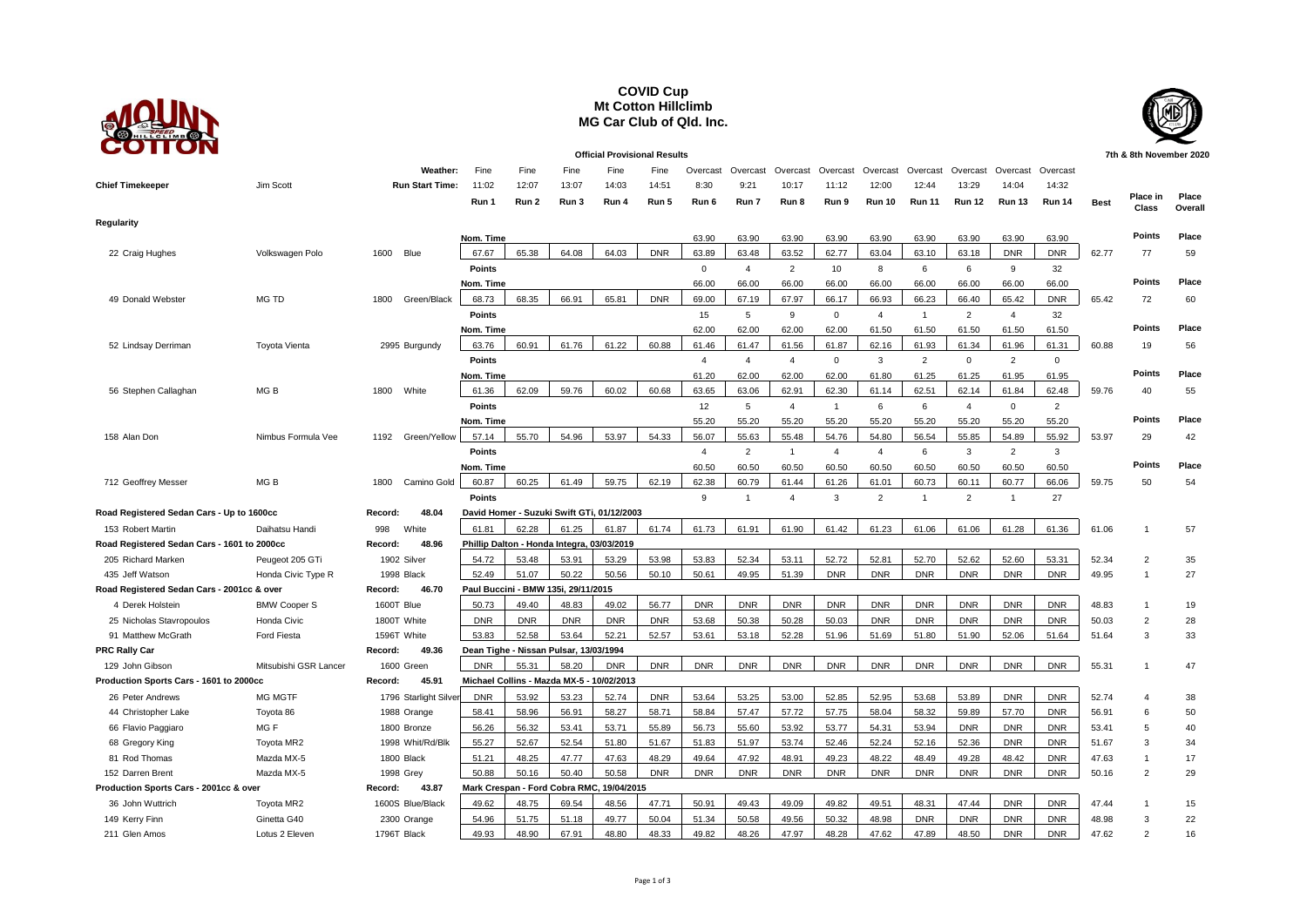|                                                |                      |                                 | Run 1                                 | Run 2                                    | Run 3                                         | Run 4                                         | Run 5      | Run 6      | Run 7      | Run 8      | Run 9      | <b>Run 10</b> | <b>Run 11</b> | <b>Run 12</b> | <b>Run 13</b> | <b>Run 14</b> | <b>Best</b> | Place in<br>Class | Place<br>Overall |
|------------------------------------------------|----------------------|---------------------------------|---------------------------------------|------------------------------------------|-----------------------------------------------|-----------------------------------------------|------------|------------|------------|------------|------------|---------------|---------------|---------------|---------------|---------------|-------------|-------------------|------------------|
| <b>Group K</b>                                 |                      | Record:<br>52.30                |                                       |                                          |                                               | Pete Trapnell - Ford V8 Special, 07/07/2012   |            |            |            |            |            |               |               |               |               |               |             |                   |                  |
| 23 Barry Smith                                 | Ford V8 Special      | 3916 Silver                     | 58.50                                 | 58.41                                    | 58.84                                         | 58.76                                         | 58.02      | 59.08      | 72.74      | <b>DNF</b> | <b>DNR</b> | 60.69         | 58.07         | 58.77         | <b>DNR</b>    | <b>DNR</b>    | 58.02       |                   | 53               |
| Group N - Up to 2000cc                         |                      | 48.60<br>Record:                |                                       |                                          |                                               | Neil Lewis - Ford Cortina Mk II, 08/08/2010   |            |            |            |            |            |               |               |               |               |               |             |                   |                  |
| 111 Bruce Le Garde                             | Hillman Imp          | 998 Dark Blue                   | 61.69                                 | 56.40                                    | 55.29                                         | 54.72                                         | 55.37      | 56.11      | 56.07      | 54.65      | <b>DNR</b> | <b>DNR</b>    | <b>DNR</b>    | <b>DNR</b>    | <b>DNR</b>    | <b>DNR</b>    | 54.65       |                   | 45               |
| Group N - 2001cc & over                        |                      | 47.83<br>Record:                |                                       |                                          |                                               | Brad Stratton - LJ Torana GTR XU1, 29/04/2007 |            |            |            |            |            |               |               |               |               |               |             |                   |                  |
| 17 Glen Wesener                                | LJ Torana GTR XU1    | 3310 Yellow/Black               | 50.52                                 | 49.53                                    | 48.85                                         | <b>DNR</b>                                    | <b>DNR</b> | <b>DNF</b> | <b>DNR</b> | <b>DNR</b> | <b>DNR</b> | <b>DNR</b>    | <b>DNR</b>    | <b>DNR</b>    | <b>DNR</b>    | <b>DNR</b>    | 48.85       |                   | 20               |
| Group Q - Sports                               |                      | 46.41<br>Record:                |                                       |                                          | Geoff Cohen - Bulant Clubman Mk 7L.           |                                               |            |            |            |            |            |               |               |               |               |               |             |                   |                  |
| 15 Geoffrey Cohen                              | Bulant Clubman Mk 7L | 1300 Yellow                     | 48.72                                 | 48.00                                    | 47.74                                         | 47.47                                         | 47.01      | 48.10      | 47.95      | 47.76      | 47.55      | 46.99         | 47.22         | 47.73         | <b>DNF</b>    | <b>DNR</b>    | 46.99       |                   | 14               |
| Group R - Racing                               |                      | 42.06<br>Record:                |                                       |                                          |                                               | Greg Tebble - Van Diemen FF2000, 24/03/2019   |            |            |            |            |            |               |               |               |               |               |             |                   |                  |
| 427 Greg Tebble                                | Van Diemen FF2000    | 1995 Yellow                     | 43.31                                 | 42.35                                    | 42.41                                         | 42.31                                         | 42.43      | 42.95      | 42.26      | 42.06      | 42.17      | 42.46         | 42.22         | 42.40         | 43.04         | <b>DNR</b>    | 42.06       |                   | $\overline{2}$   |
| Group V                                        |                      | 52.04<br>Record:                |                                       |                                          | Geoff Cohen - Malmark Elfin, 28/11/2015       |                                               |            |            |            |            |            |               |               |               |               |               |             |                   |                  |
| 39 David Dumolo                                | Venom Formula Vee    | 1200 Red                        | <b>DNF</b>                            | <b>DNR</b>                               | <b>DNR</b>                                    | <b>DNR</b>                                    | <b>DNR</b> | <b>DNR</b> | <b>DNR</b> | <b>DNR</b> | <b>DNR</b> | <b>DNR</b>    | <b>DNR</b>    | <b>DNR</b>    | <b>DNR</b>    | <b>DNR</b>    |             |                   |                  |
| <b>Clubman Sports Cars</b>                     |                      | Record:<br>43.54                |                                       |                                          |                                               | Raymond Bromley - Locost Seven, 25/11/2018    |            |            |            |            |            |               |               |               |               |               |             |                   |                  |
| 117 Brian Pettit                               | Westfield SE         | 1598 Red                        | 47.60                                 | 45.59                                    | 45.44                                         | <b>DNR</b>                                    | <b>DNR</b> | 46.01      | 44.68      | 44.92      | <b>DNR</b> | <b>DNR</b>    | <b>DNR</b>    | <b>DNR</b>    | <b>DNR</b>    | <b>DNR</b>    | 44.68       |                   | 6                |
| 134 Ainsley Fitzgerald                         | Arrow Clubman        | 1785 Blue                       | 49.86                                 | 49.56                                    | 48.38                                         | 49.48                                         | 48.42      | <b>DNR</b> | <b>DNR</b> | <b>DNR</b> | <b>DNR</b> | <b>DNR</b>    | <b>DNR</b>    | <b>DNR</b>    | <b>DNR</b>    | <b>DNR</b>    | 48.38       | $\mathfrak{p}$    | 18               |
| Supersports/Sports 1300                        |                      | 43.77<br>Record:                |                                       |                                          |                                               | Terry Johns - Esprit Sports 1300, 16/10/2011  |            |            |            |            |            |               |               |               |               |               |             |                   |                  |
| 351 James Heymer                               | Farrell L            | 1300 Black                      | 47.93                                 | 47.73                                    | 47.47                                         | <b>DNR</b>                                    | 47.05      | 49.03      | 47.10      | 47.08      | 47.00      | 46.69         | 47.09         | 46.71         | <b>DNR</b>    | <b>DNR</b>    | 46.69       |                   | 13               |
| Formula Ford - 1600                            |                      | 44.49<br>Record:                | Brett Peters - Swift, 03/09/1989      |                                          |                                               |                                               |            |            |            |            |            |               |               |               |               |               |             |                   |                  |
| 77 Rick Miles                                  | Kookaburra FF91      | <b>1600 Blue</b>                | <b>DNR</b>                            | <b>DNR</b>                               | <b>DNR</b>                                    | <b>DNR</b>                                    | <b>DNR</b> | 48.70      | 47.23      | 47.50      | 46.29      | 46.40         | 46.51         | 46.68         | 51.64         | 46.19         | 46.19       |                   | 11               |
| <b>Circuit Excel</b>                           |                      | 51.00<br>Record:                |                                       |                                          |                                               | Mark Pryor - Hyundai Excel X3, 21/07/2019     |            |            |            |            |            |               |               |               |               |               |             |                   |                  |
| 11 Bradley Smith                               | Hyundai Excel X3     | 1495 Blue                       | 53.16                                 | <b>DNR</b>                               | <b>DNR</b>                                    | <b>DNR</b>                                    | <b>DNR</b> | 54.32      | 54.00      | 53.45      | 53.14      | 53.47         | 53.53         | 53.52         | 52.74         | <b>DNR</b>    | 52.74       |                   | 38               |
| 61 Entrant: Richard Mattea                     |                      |                                 |                                       |                                          |                                               |                                               |            |            |            |            |            |               |               |               |               |               |             |                   |                  |
| Driver: Jeremy Mattea                          | Hyundai Excel X3     | 1495 White                      | 55.13                                 | 54.96                                    | 55.07                                         | 54.77                                         | 55.01      | 55.36      | 54.21      | 54.42      | 54.03      | 55.34         | 53.93         | 54.42         | 54.56         | 55.14         | 53.93       | $\overline{2}$    | 41               |
| 72 Adrian McCartney                            | Hyundai Excel X3     | 1498 Orange/Purple              | 57.97                                 | 57.40                                    | 56.87                                         | <b>DNR</b>                                    | 57.89      | 58.77      | 57.51      | 57.11      | 58.48      | 59.27         | 56.39         | 56.43         | 58.09         | <b>DNR</b>    | 56.39       | 3                 | 49               |
| 92 Ross McAndrew                               | Hyundai Excel X3     | 1495 White/Red                  | 80.74                                 | <b>DNR</b>                               | <b>DNR</b>                                    | <b>DNR</b>                                    | <b>DNR</b> | <b>DNR</b> | <b>DNR</b> | <b>DNR</b> | <b>DNR</b> | <b>DNR</b>    | <b>DNR</b>    | <b>DNR</b>    | <b>DNR</b>    | <b>DNR</b>    | 80.74       | 4                 | 61               |
| Modified Production Sedan Cars - Up to 2000cc  | 47.12<br>Record:     |                                 |                                       |                                          | Shane Merrick - Datsun 1200 Coupe, 30/11/2014 |                                               |            |            |            |            |            |               |               |               |               |               |             |                   |                  |
| 76 Noel Dore                                   | Volkswagen Beetle    | 1904 Red                        | 56.93                                 | 53.98                                    | 54.73                                         | 55.04                                         | 55.05      | 57.07      | 55.04      | 54.98      | 54.54      | 55.45         | 54.27         | 53.99         | 55.92         | 54.81         | 53.98       |                   | 43               |
| 881 Joanne Reinke                              | Hyundai Excel X3     | 1500 White                      | 66.40                                 | 62.04                                    | <b>DNR</b>                                    | 62.91                                         | 62.08      | 64.21      | 64.47      | <b>DNR</b> | <b>DNR</b> | <b>DNR</b>    | <b>DNR</b>    | <b>DNR</b>    | <b>DNR</b>    | <b>DNR</b>    | 62.04       | 3                 | 58               |
| 188 Karl Reinke                                | Hyundai Excel X3     | 1500 White                      | 59.78                                 | 57.92                                    | <b>DNR</b>                                    | <b>DNR</b>                                    | 58.88      | <b>DNR</b> | 59.74      | 59.24      | <b>DNR</b> | <b>DNR</b>    | 60.52         | <b>DNR</b>    | <b>DNR</b>    | <b>DNR</b>    | 57.92       | $\mathfrak{p}$    | 52               |
| Modified Production Sedan Cars - 2001cc & over | 45.64<br>Record:     |                                 |                                       | Phillip Dalton - Honda Civic, 26/09/2020 |                                               |                                               |            |            |            |            |            |               |               |               |               |               |             |                   |                  |
| 141 Phillip Dalton                             | Honda Civic          | 2000T Red                       | <b>DNR</b>                            | <b>DNR</b>                               | <b>DNR</b>                                    | <b>DNR</b>                                    | <b>DNR</b> | 47.72      | 46.40      | 45.57      | 45.03      | 45.89         | <b>DNR</b>    | <b>DNR</b>    | <b>DNR</b>    | <b>DNR</b>    | 45.03*      |                   | 8                |
| 210 Brendan Merrick                            | Datsun 120Y          | 2000T Yellow<br>42.35           | 54.48                                 | 50.38                                    | 50.47                                         | 49.86                                         | <b>DNR</b> | 50.74      | 50.12      | 50.11      | 50.68      | 49.72         | 50.03         | <b>DNR</b>    | <b>DNR</b>    | <b>DNR</b>    | 49.72       | $\overline{2}$    | 26               |
| All Wheel Drive Forced Induction               |                      |                                 |                                       | Michael Collins - Subaru WRX, 08/08/2010 |                                               |                                               |            |            |            |            |            |               |               |               |               |               |             |                   |                  |
| 18 Roger Williams                              | Subaru Impreza WRX   | 2000T White                     | 54.62                                 | 51.59                                    | 51.55                                         | 51.49                                         | 51.73      | 51.63      | 50.93      | 50.40      | 50.89      | 51.33         | 52.32         | 51.34         | 51.83         | 50.44         | 50.40       | $\mathfrak{p}$    | 30               |
| 60 Sebastian Black                             | Subaru WRX           | 2457T Black                     | <b>DNR</b>                            | 51.87                                    | 51.29                                         | 51.37                                         | 50.69      | 51.78      | 50.83      | 50.49      | 49.08      | <b>DNR</b>    | <b>DNR</b>    | <b>DNR</b>    | <b>DNR</b>    | <b>DNR</b>    | 49.08       |                   | 23               |
| 602 Cassie McQuilken                           | Subaru WRX           | 2497T Black<br>47.22<br>Record: | <b>DNR</b>                            | 55.11                                    | 54.73                                         | 55.36                                         | 54.15      | 54.28      | 53.52      | 53.21      | 54.20      | 53.47         | 52.66         | 52.62         | <b>DNR</b>    | <b>DNR</b>    | 52.62       | 3                 | 37               |
| Improved Production - Up to 1600cc             |                      |                                 | Scott Dean - Toyota Yaris, 25/11/2012 |                                          |                                               |                                               |            |            |            |            |            |               |               |               |               |               |             |                   |                  |
| 3 Grahame Rumballe                             | Volkswagen Golf MK 1 | 1588 Yellow                     | 59.68                                 | 57.73                                    | 58.07                                         | 58.40                                         | 57.64      | 59.81      | 58.29      | 57.66      | 58.53      | 58.70         | 57.69         | 58.59         | <b>DNR</b>    | <b>DNR</b>    | 57.64       | $\overline{2}$    | 51               |
| 14 David Smith                                 | Honda Civic          | 1595 Silver                     | 49.56                                 | 49.74                                    | 49.68                                         | 49.58                                         | <b>DNR</b> | 50.08      | 50.30      | 50.42      | <b>DNR</b> | <b>DNR</b>    | <b>DNR</b>    | <b>DNR</b>    | <b>DNR</b>    | <b>DNR</b>    | 49.56       |                   | 25               |
| Improved Production - 1601 to 2000cc           |                      | Record:<br>45.23                |                                       |                                          | Danny Mischok - Ford Escort, 30/11/2014       |                                               |            |            |            |            |            |               |               |               |               |               |             |                   |                  |
| 70 David Sidery                                | Volkswagen Beetle    | 1999 Blue                       | 50.64                                 | 49.55                                    | <b>DNR</b>                                    | <b>DNR</b>                                    | <b>DNR</b> | <b>DNR</b> | <b>DNR</b> | <b>DNR</b> | <b>DNR</b> | <b>DNR</b>    | <b>DNR</b>    | <b>DNR</b>    | <b>DNR</b>    | <b>DNR</b>    | 49.55       |                   | 24               |
| 222 Greg Cameron                               | Hyundai Excel X3     | 2000 Silver                     | <b>DNR</b>                            | <b>DNR</b>                               | <b>DNR</b>                                    | <b>DNR</b>                                    | <b>DNR</b> | 54.78      | 53.07      | 52.42      | 52.77      | 52.91         | 52.79         | <b>DNR</b>    | <b>DNR</b>    | <b>DNR</b>    | 52.42       | $\overline{2}$    | 36               |
| 341 Steffi Stehr                               | Holden Barina        | 1800 Red                        | 59.76                                 | 58.09                                    | 56.38                                         | 55.64                                         | 55.64      | 55.12      | 56.24      | 55.13      | 54.41      | 54.91         | <b>DNR</b>    | <b>DNR</b>    | <b>DNR</b>    | <b>DNR</b>    | 54.41       | २                 | 44               |
| Sports Cars - 2001cc & over                    | Record:<br>43.67     |                                 |                                       | David Homer - Suzuki Swift, 30/10/2010   |                                               |                                               |            |            |            |            |            |               |               |               |               |               |             |                   |                  |
| 34 Jeffrey Graham                              | Mazda MX-5           | 1800S Silver                    | 50.56                                 | 49.91                                    | 49.99                                         | 49.25                                         | 50.16      | 50.69      | 49.98      | 50.36      | 49.37      | 49.50         | 49.81         | 48.86         | 50.86         | 50.00         | 48.86       |                   | 21               |
| 488 Andrei Shinkarenko                         | Saker SV1            | 1998T Blue                      | 56.82                                 | 52.97                                    | 51.47                                         | 51.50                                         | 50.98      | 53.54      | 51.62      | 51.98      | 53.16      | 52.08         | 52.86         | <b>DNR</b>    | <b>DNR</b>    | <b>DNR</b>    | 50.98       | $\mathcal{P}$     | 32               |